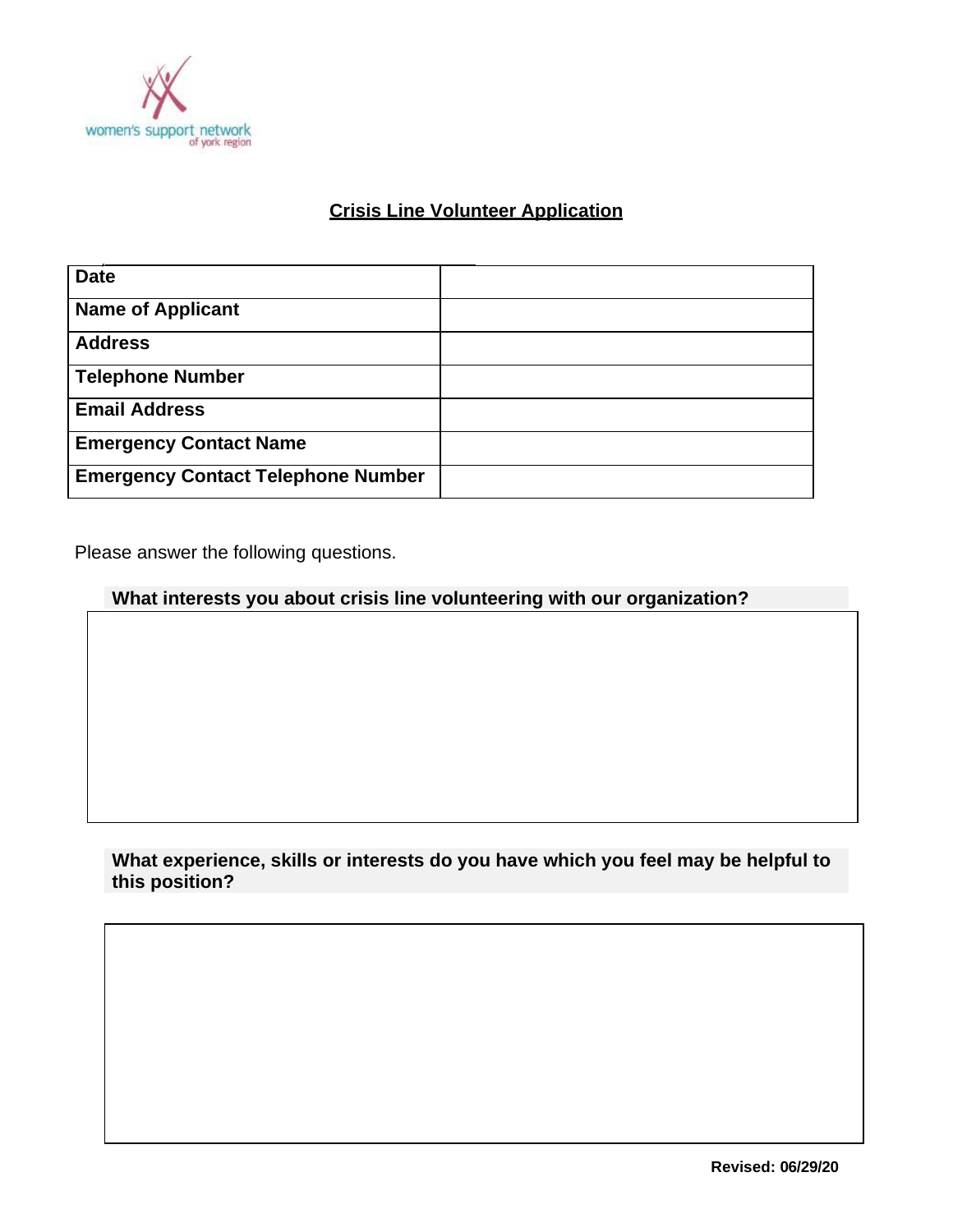**What is it you hope to achieve for yourself while volunteering with our organization?**

**Please detail your previous volunteer experience (where, how long, what your role was, why you left, etc.).** *\*If you do not have previous volunteer experience, please proceed to the next question.*

**What were some of the more difficult encounters you experienced while volunteering?** *\*If you have not had previous volunteer experience, please proceed to the next question.*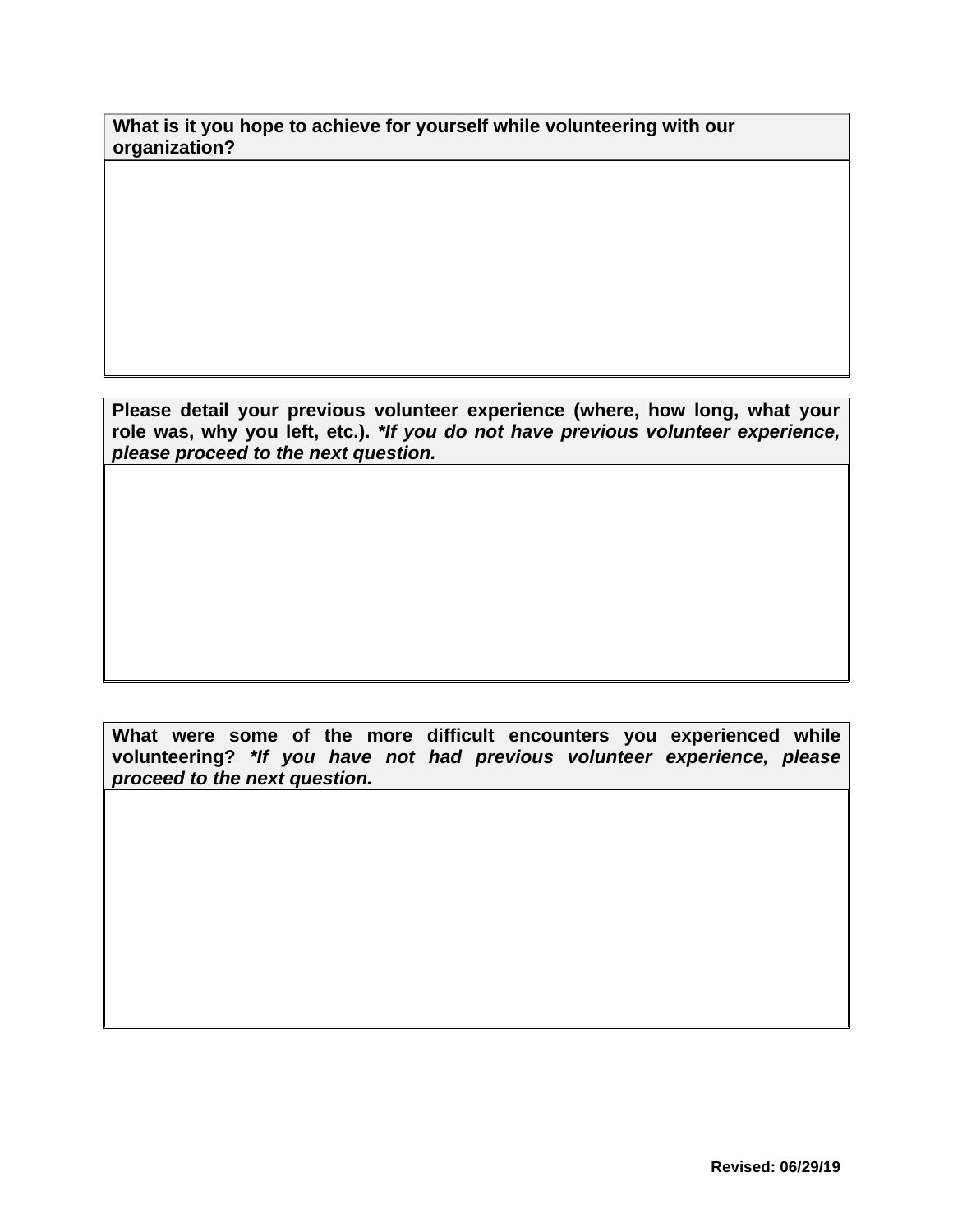**What is your understanding of gender-based violence?**

**What do you think individuals who have experienced sexual violence may need support with?**

**Please describe your experience working/supporting/volunteering with populations marginalized by age, gender, religion, ethnicity, sexual orientation, socio-economic status or other forms of diversity.**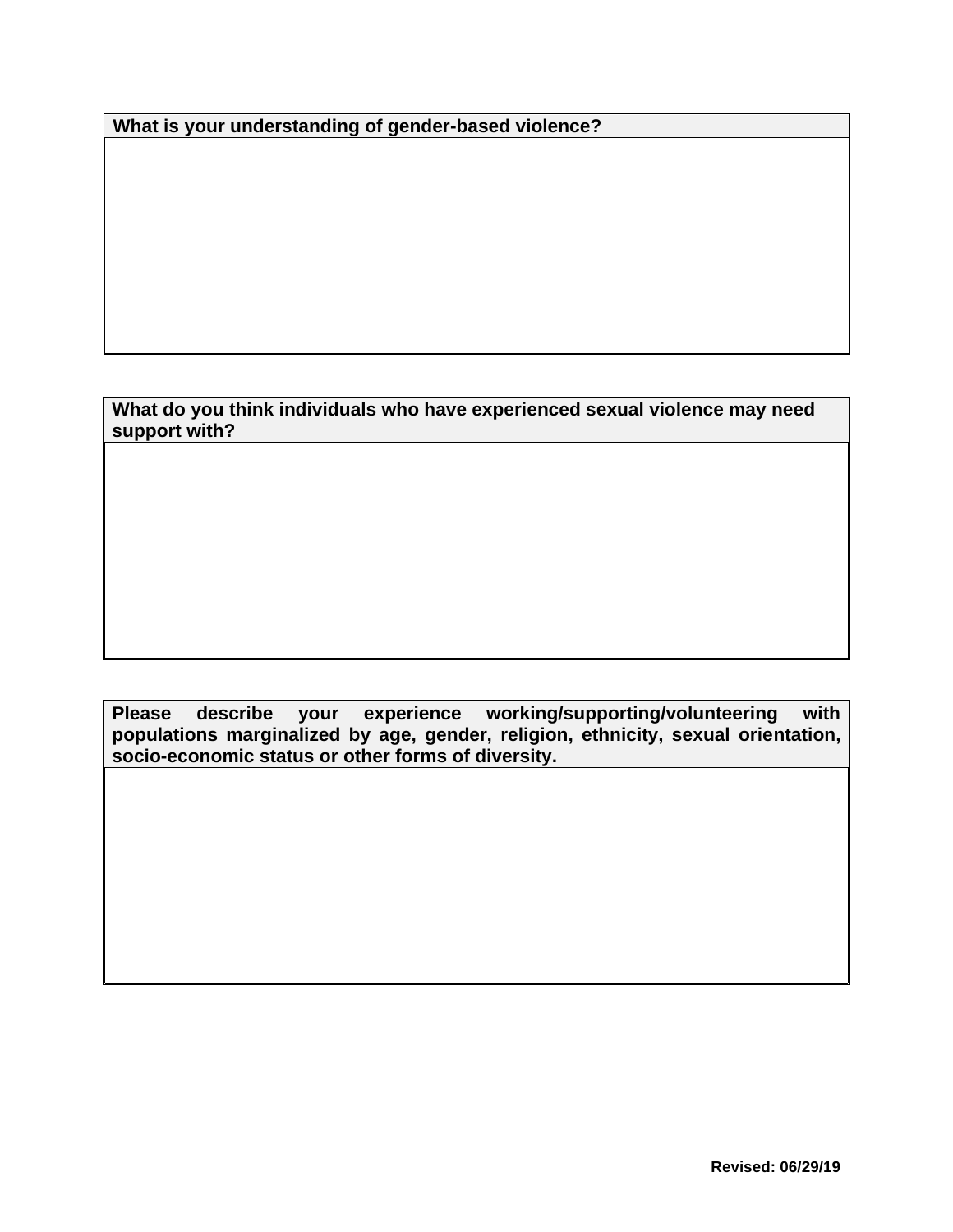**Women's Support Network is a client-centered, feminist, anti-racist, antioppressive organization. Therefore, we believe our crisis callers are the best experts of themselves and deserve the right to make any choice they feel is best for them. On the crisis line, our role is to non-judgementally support a person, irrespective of our personal beliefs. Do you have any reservations or discomfort with this?**

**Are you able to interpret (read/write/speak) any languages other than English? If so, please detail.**

**Have you ever had any past relationship with anyone at the Women's Support Network or any other type of affiliation with our organization? If so, who, when and what was the nature of the affiliation?**

**Volunteers are requested to participate weekly on the crisis line. This means that active volunteers are choosing at least 4 shifts a month. Each shift is approximately 5 hours long. Volunteers answering the crisis line do so from home with their personal phone. \*Please note, all calls are forwarded through our cloud system; therefore, there is no possible way callers have access to your number. Volunteers are also asked to participate in monthly clinical sessions at our office either in person or via teleconference.**

**Is this a commitment you can fulfill for a minimum of one year? If no, please explain what type of commitment you would be able to make?**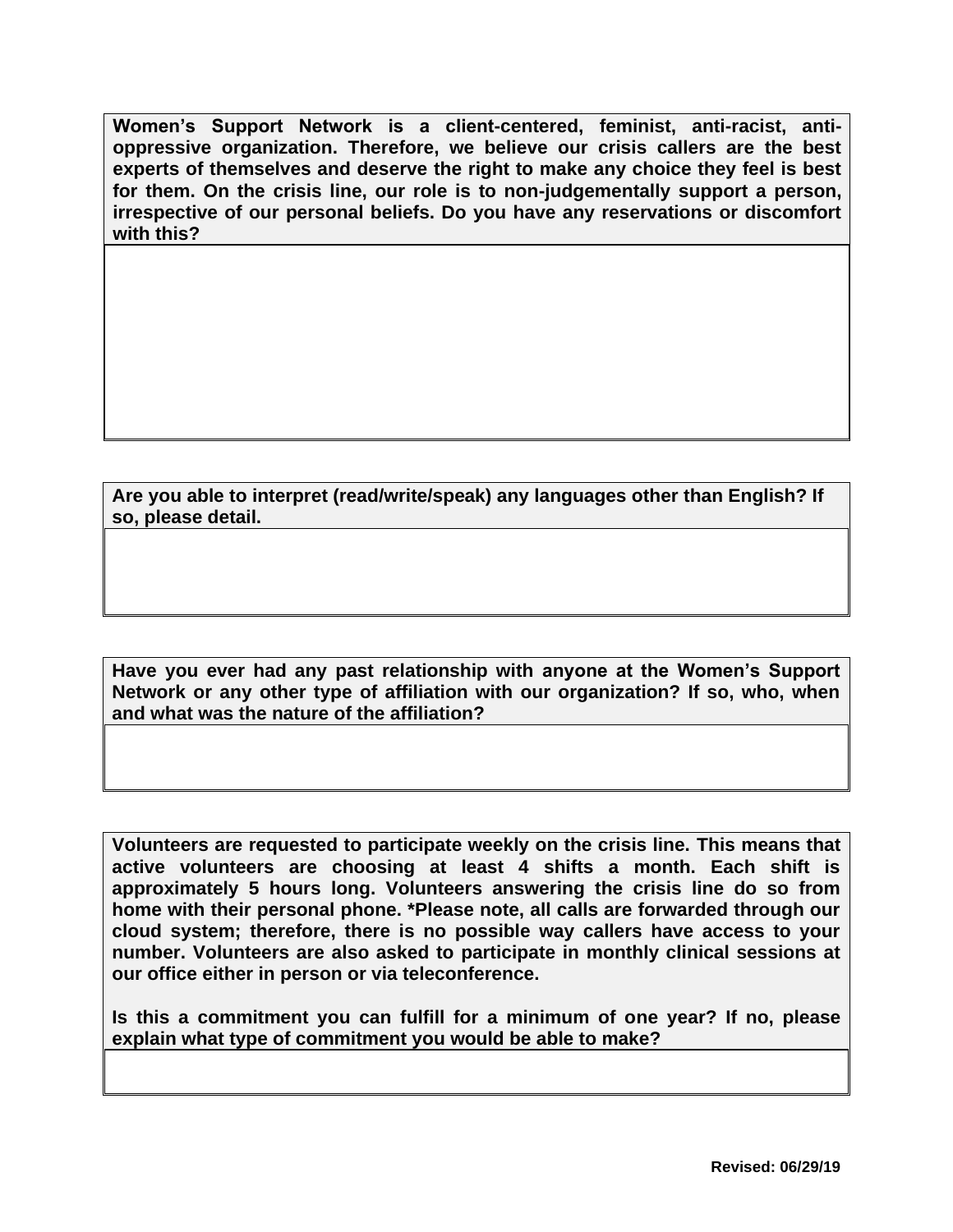#### **What is your availability on an average week for crisis line shifts?** *\*Please note, these can be conducted in any location that you have access to a quiet, private space.*

Sunday: Monday: Tuesday: Wednesday: Thursday: Friday: Saturday:

**All crisis line volunteers need to complete Volunteer Crisis Line Training at Women's Support Network. What would your availability be on an evening or weekend to come into our centre located in Newmarket?** Sunday:

Monday: Tuesday: Wednesday: Thursday: Friday: Saturday:

| Is there a particular type of volunteer work that you are interested in (please<br>check all that apply)?                                                                   |  |  |
|-----------------------------------------------------------------------------------------------------------------------------------------------------------------------------|--|--|
| <b>Crisis Line</b>                                                                                                                                                          |  |  |
| <b>Child Minding</b>                                                                                                                                                        |  |  |
| <b>WSN Ambassador</b>                                                                                                                                                       |  |  |
| <b>Bingo Support</b>                                                                                                                                                        |  |  |
| Online Crisis Chat *Please note, this is through an online website<br>system, not your personal phone. You simply need access to a<br>computer during your scheduled shift. |  |  |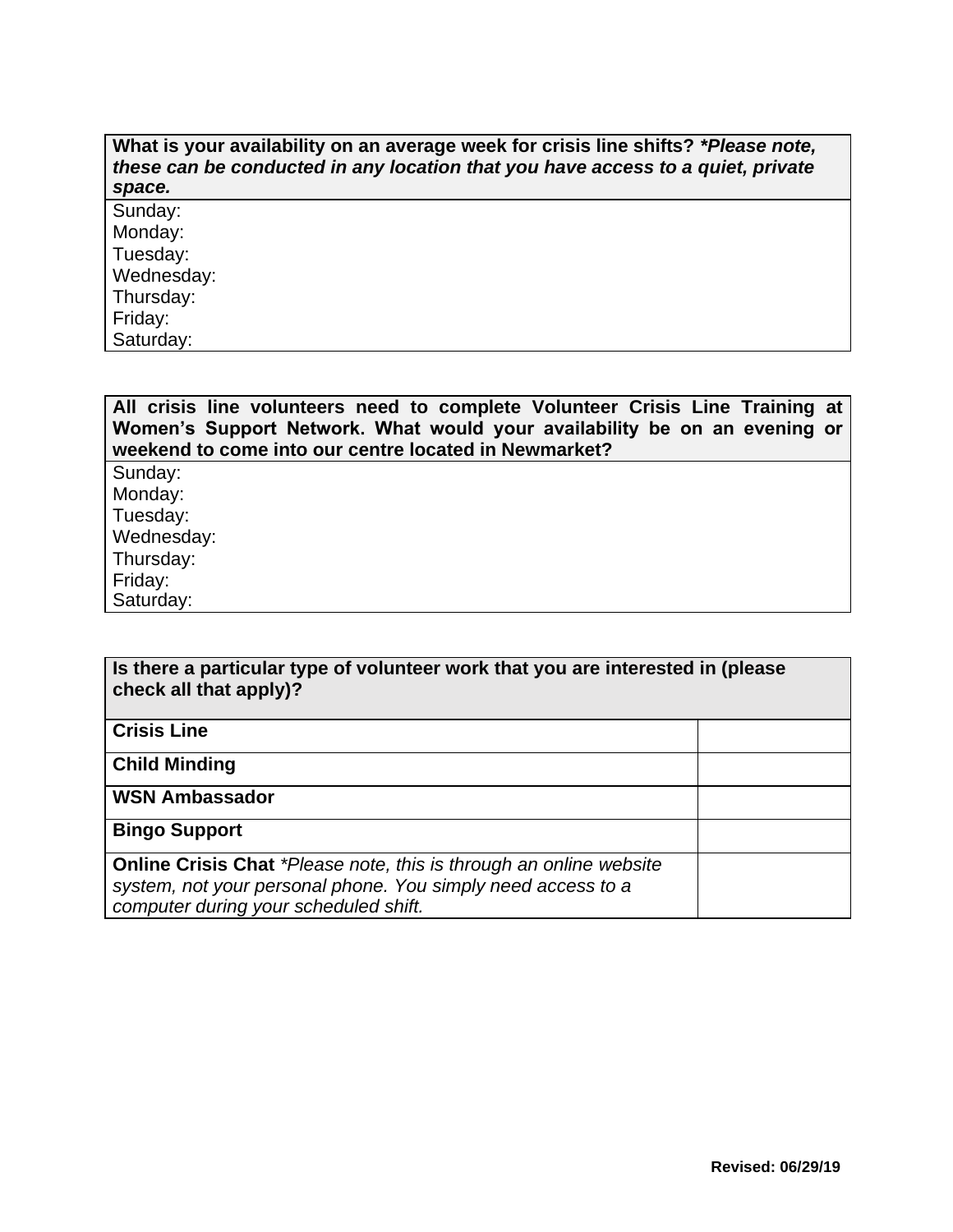### **References**

We require 3 references be submitted with your application. Please complete the section below and let your references know we will be contacting them.

| <b>Reference Name:</b>                          |  |
|-------------------------------------------------|--|
|                                                 |  |
| <b>Telephone Number:</b>                        |  |
|                                                 |  |
| Is this a personal or professional              |  |
|                                                 |  |
| reference?                                      |  |
|                                                 |  |
| $ $ If<br>professional,<br>their<br>what<br>was |  |
|                                                 |  |
| position?                                       |  |
|                                                 |  |
|                                                 |  |

| <b>Reference Name:</b>                    |  |
|-------------------------------------------|--|
| <b>Telephone Number:</b>                  |  |
| Is this a personal or professional        |  |
| reference?                                |  |
| <br>their<br>professional,<br>what<br>was |  |
| position?                                 |  |

| <b>Reference Name:</b>                           |  |
|--------------------------------------------------|--|
| <b>Telephone Number:</b>                         |  |
| Is this a personal or professional<br>reference? |  |
| If<br>their<br>professional,<br>what<br>was      |  |
| position?                                        |  |